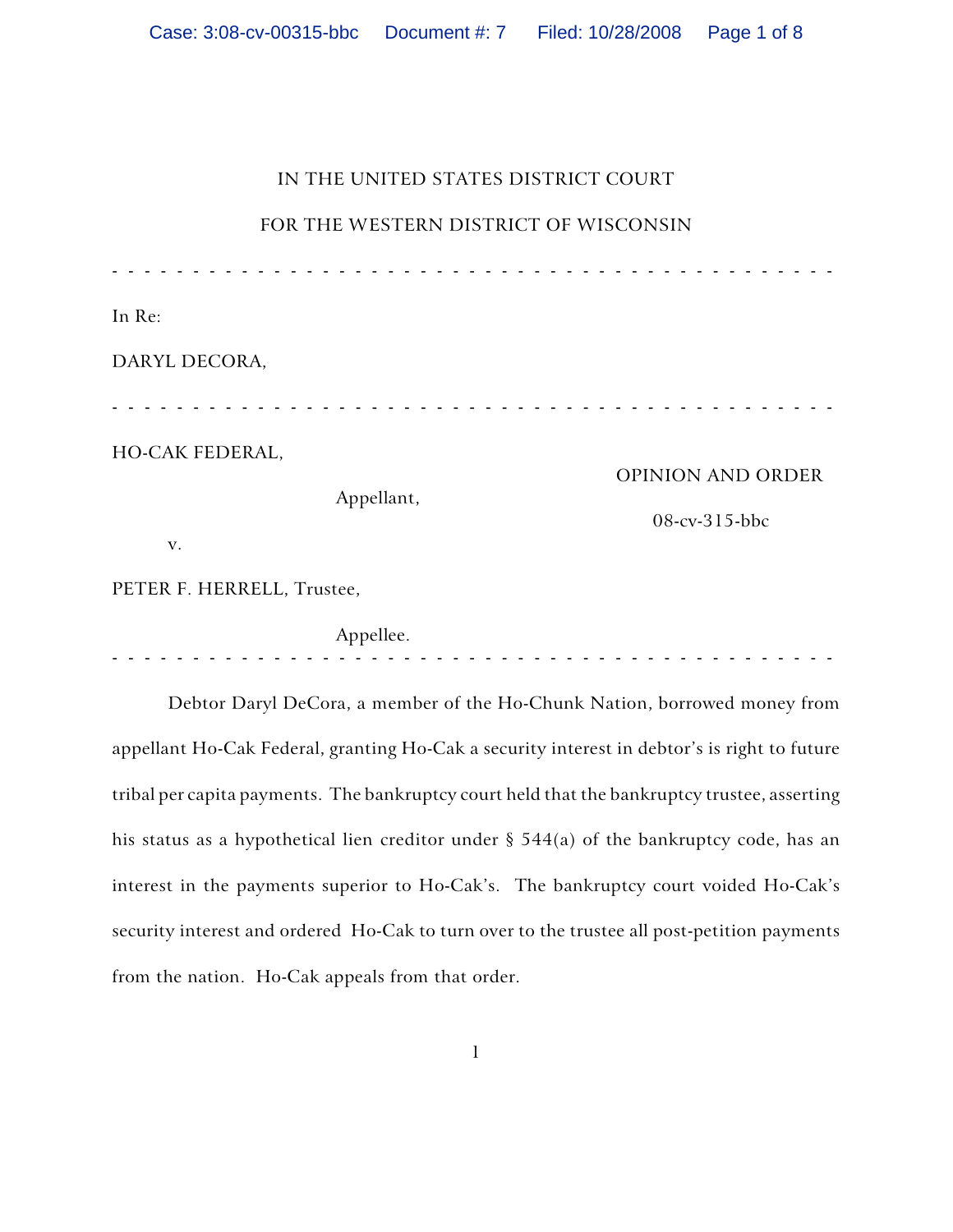The parties stipulated to the following relevant facts before the bankruptcy cout.

## FACTS

As a member of the Ho-Chunk Nation, debtor is eligible to receive quarterly per

capita payments of tribal gaming revenues in accordance with Title 2, § 12 of the Ho-Chunk

Nation Code. Title 2, § 8 of the Ho-Chunk Nation Code , which governs claims against per

capita tribal payments, includes the following provisions:

4. **Character of Per Capita Distribution / No Right to Compel.** Per Capita Distributions shall be made, when and as determined or declared in accordance with Per Capita Distribution Ordinance and any and all other applicable laws of the Nation, out of assets and earnings of the Nation, and such assets and earnings shall retain their character as property of the Nation until Payment of Per Capita Shares is actually made therefrom. No Tribal Member, nor any person claiming any right derived from a Tribal Member, including creditors of a Tribal Member, shall be entitled to compel the making of any Per Capita Distribution prior to the time of Payment thereof, . . .

## 5. **Permitted Claims Against Per Capita Shares.**

 a. The following claims shall be recognized and enforced by the Nation against a Per Capita Share at the time of Payment of the Per Capita Distribution of which it is a part and prior to the distribution of such Per Capita Share to a Tribal Member:

> (1) Any debt or monetary obligation then due and owing by the Tribal Member to the Nation, . . .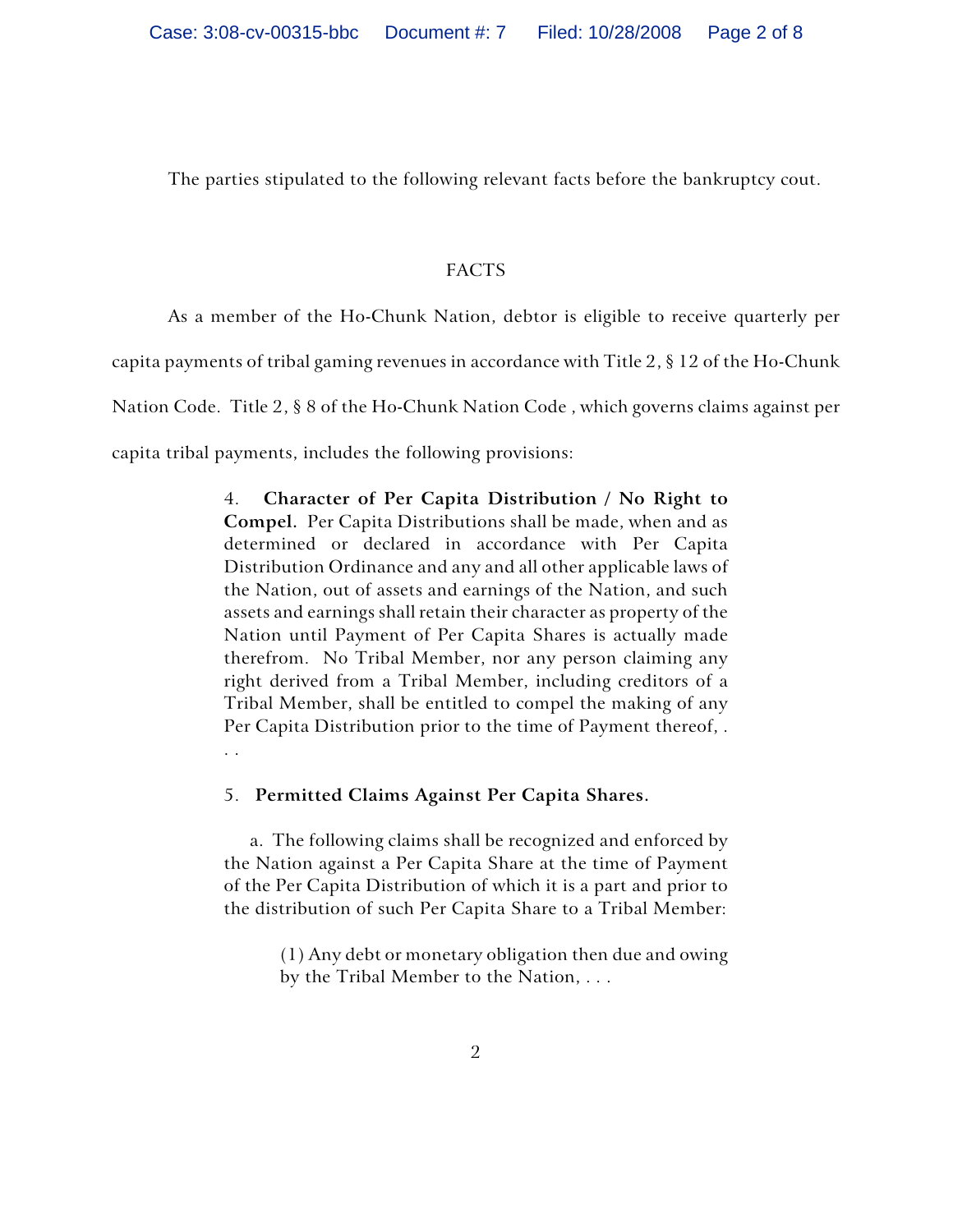(2) Any order of garnishment issued by the Trial Court for purposes of child support . . .

(3) Any federal income tax levy issued against the income or property of the Tribal Member held by the Nation; and

(4) Any debt or monetary obligation then due and owing by the Tribal Member to Hocak Federal, . . .

(5) Any debt owned to an Elder, . . .

 b. In the event that multiple claims described above are made against the same Per Capita Share: (i) federal tax levies described in paragraph a(3), above, shall have the first priority, except to the extent they allow prior payment of child support, (ii) child support payable under paragraph  $a(2)$ , above, shall the next priority, (iii) recovery of debts and obligations to the Nation shall have the next priority, and (iv) debts owing to Hocak Federal, a division of Citizens Community Federal shall have the lowest priority, . . .

6. **No Other Claims.** Except as specifically provided in Section 5, the Nation shall not recognize or enforce any claim, garnishment, levy, attachment, assignment or other right or interest in a Per Capita Share. . . .

In 2005, Ho-Cak made two loans to debtor in the amounts of \$6,131 and \$19,121,

and debtor granted Ho-Cak a security interest in his future per capita payments to secure

repayment of the loans. Ho-Cak did not file anything reflecting the security agreements with

the Wisconsin Department of Financial Institutions, but it did send notice of its interest to

the Ho-Chunk Nation.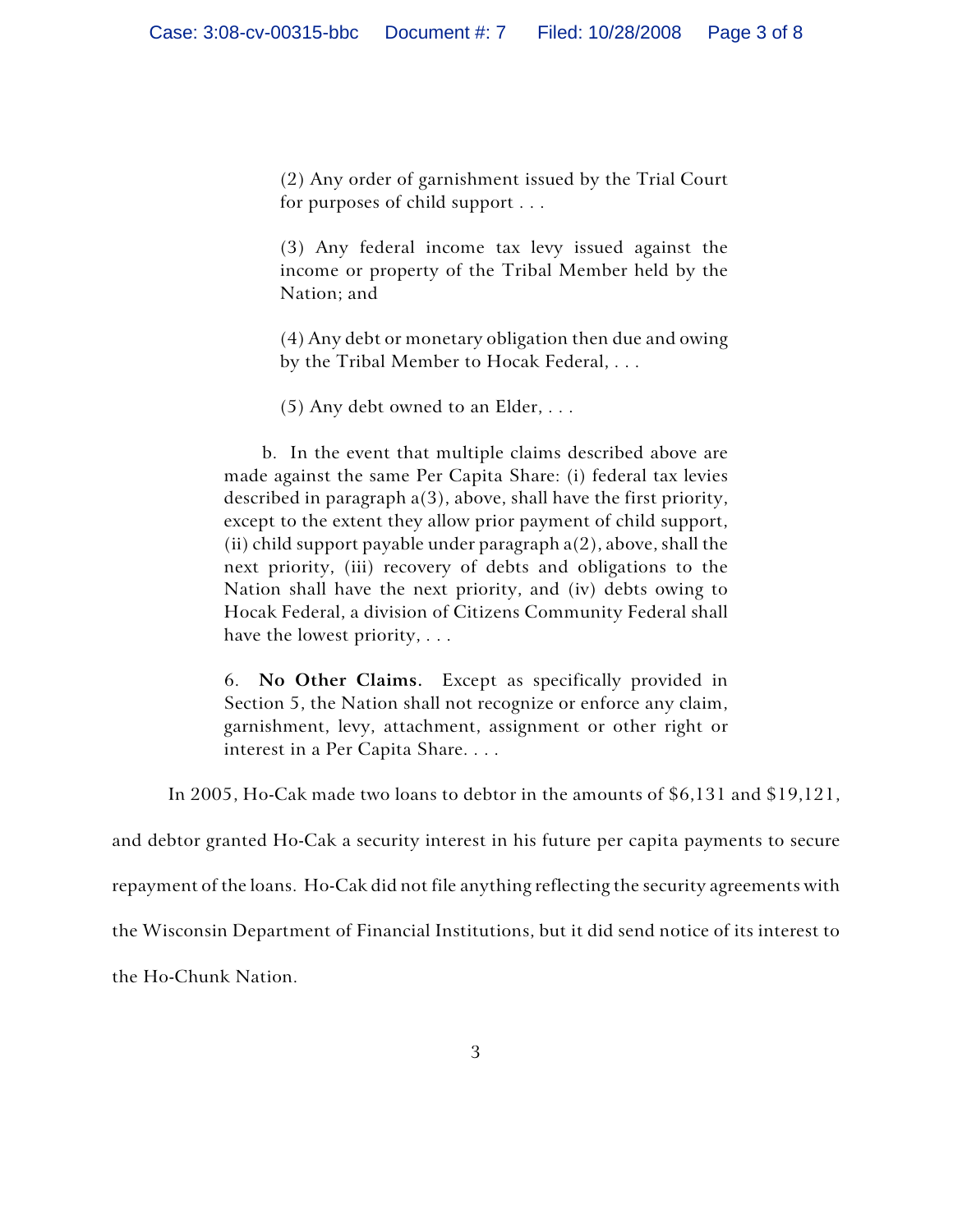Debtor filed a chapter 7 bankruptcy petition on July 27, 2006.

On January 8, 2007, the trustee sent a letter to the Nation asking that it make debtor's future per capita payments directly to the trustee. On February 8, 2007, the Ho-Chunk attorney general sent a letter to the trustee refusing to make any payments other than in strict accordance with Title 2, § 8, ¶ 5 of the Ho-Chunk Nation Code.

On July 27, 2007, the trustee filed an adversary proceeding to avoid Ho-Cak's security interest in the per capita payments and to recover any post-petition payments by the Nation to Ho-Cak in satisfaction of the debtor's obligations. The bankruptcy court ruled in the trustee's favor on summary judgment and this appeal followed.

#### OPINION

The single dispositve legal issue is whether the trustee can exercise his powers under § 544(a) of the bankruptcy code to defeat Ho-Cak's security interest in per capita payments from the Nation to debtor. Because I conclude that he cannot, I will reverse the decision of the bankruptcy court.

Section  $544(a)(1)$  vests the trustee with the "rights and powers of ... a creditor that extends credit to the debtor at the time of the commencement of the case, and that obtains, at such time and with respect to such credit, a judicial lien." If at the time debtor filed his petition, such a lien creditor would have had rights in the per capita payments superior to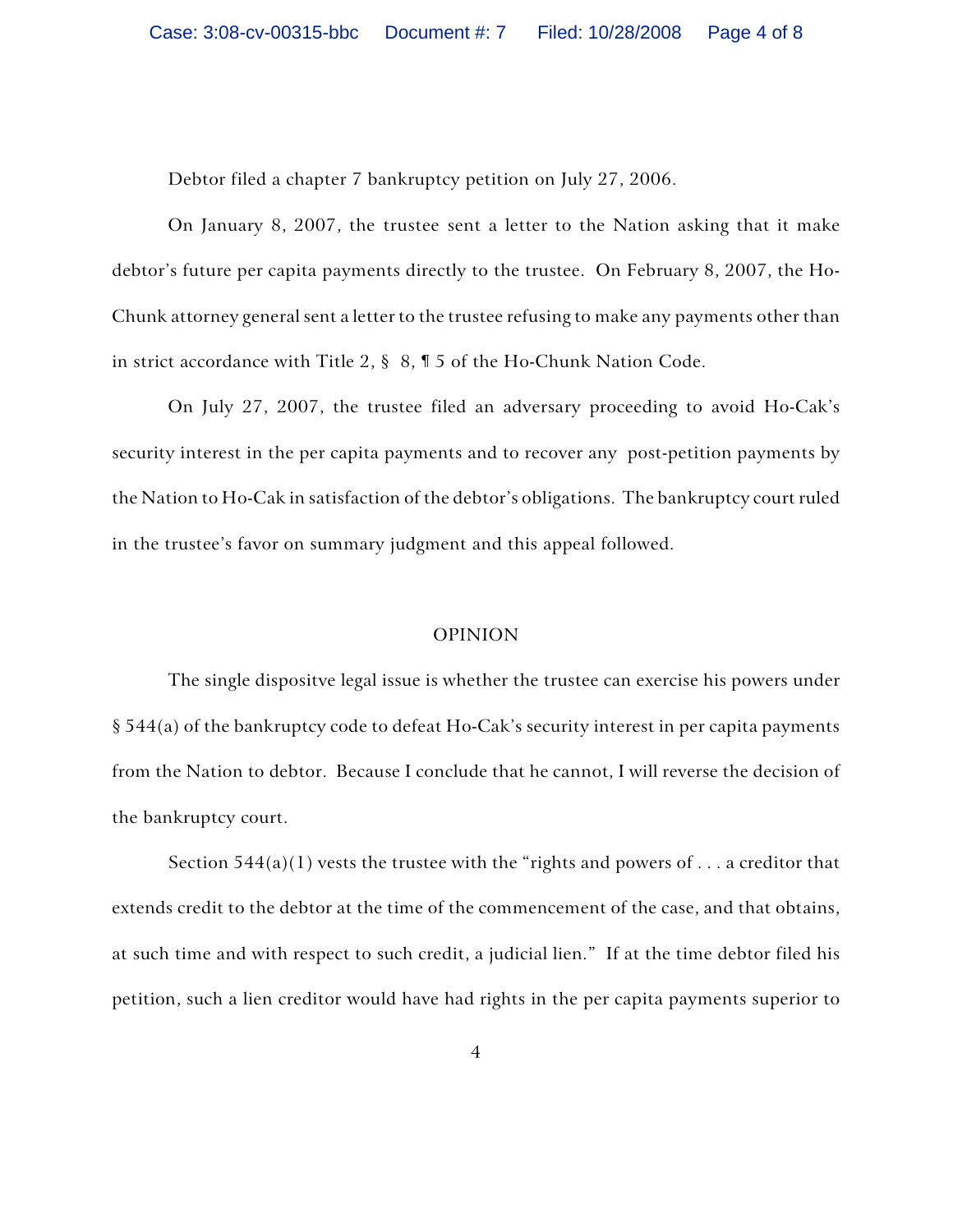Ho-Cak is under applicable non-bankruptcy law, then the payments become property of the estate, free of Ho-Cak's interest. In re Airadigm Communications, Inc., 519 F.3d 640, 650 (7th Cir. 2008). In assessing the rights of the hypothetical lien creditor, "applicable nonbankruptcy law" potentially includes not only state commercial codes, but also federal law, id., and in this case, tribal law. The ultimate issue is whether a judgment lien creditor outside bankruptcy could elbow its way ahead of Ho-Cak in a fight for the per capita payments. I conclude that it could not because tribal law subordinates the lien creditor's claim to Ho-Cak's and federal preemption and tribal sovereignty prevent state law from altering this result.

The Ho-Chunk Nation creates and controls the per capita payments, and does not legally recognize a judgment lien against per capita rights, 2 HCC § 8, ¶ 6, unless the lien reflects a specific type of debt identified in ¶ 5. The effect of its code is illustrated by the Nation's letter of February 8, 2007, refusing to recognize the trustee's assertion of rights to the payments. The Nation would continue to recognize and pay Ho-Cak's claim pursuant to 2 HCC  $\S 8$ ,  $\P 5$ (a)4, but would disregard the judgment lien creditor's plea for payment. Furthermore, because 2 HCC § 8, ¶ 4 expressly provides that declared payments remain property of the Nation and no interest passes to the tribal member until actual payment is made, the hypothetical creditor's lien would attach only to payments actually made to the tribal member after satisfaction of Ho-Cak's claim.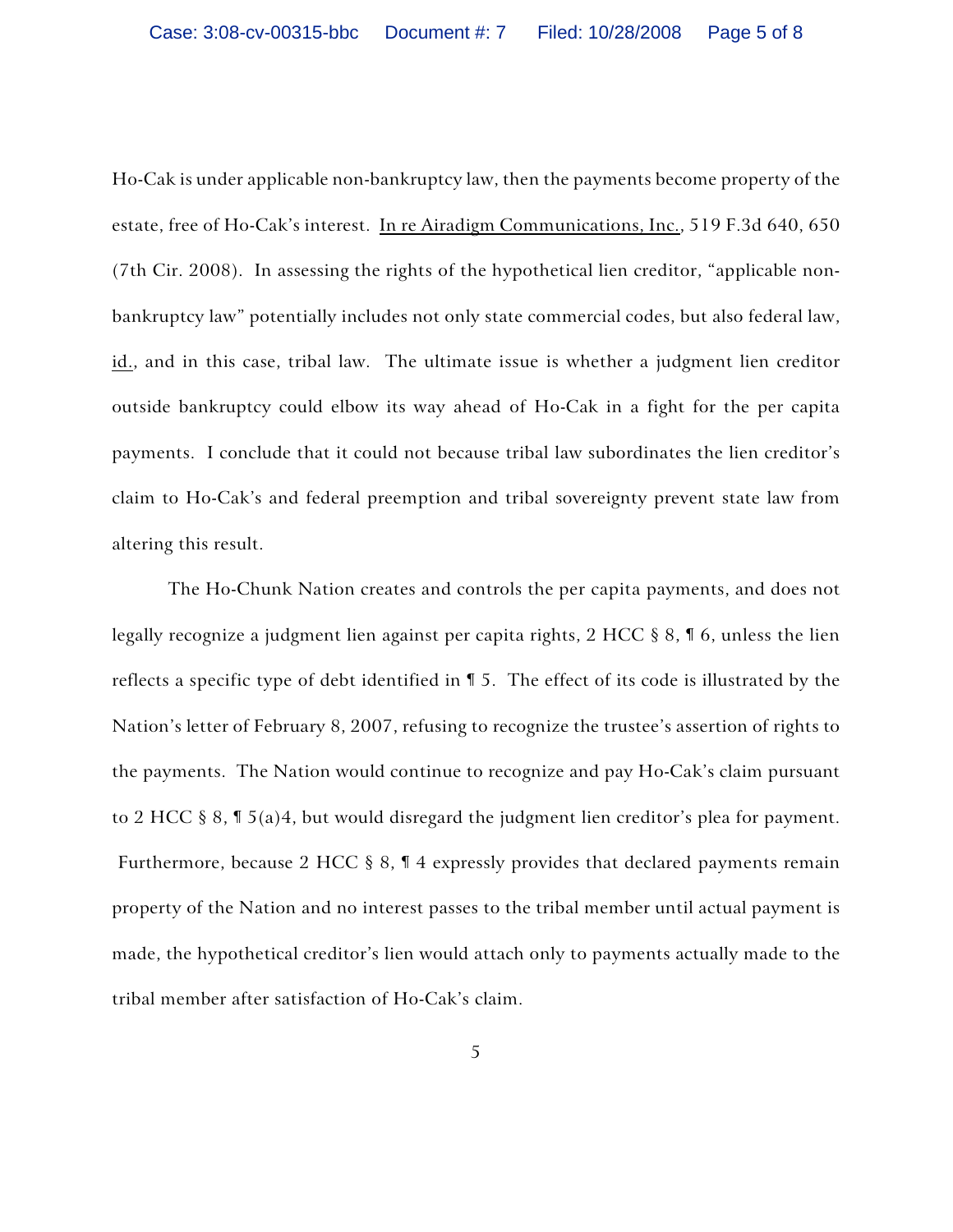The Ho-Chunk Nation's sovereignty and the federal interest in tribal self-governance would preempt any attempt by the lien creditor to rely on Wisconsin courts and state law to impose a different result. White Mountain Apache Tribe v. Bracker, 448 U.S. 136, 145 (1980). The tribal interest in regulating distribution of tribal assets to tribal members is a type of internal regulation within tribal sovereignty upon which state law is usually not permitted to intrude. New Mexico v. Mescalero Appache Tribe, 462 U.S. 324, 333 (1982) (upholding supremacy of tribal hunting law over conflicting state law). HCC § 5 also implicates rights of non-Indian creditors, so assessing whether state law can alter tribal law requires balancing of the federal and tribal interests in tribal sovereignty and self-governance with state interest in enforcing its laws. White Mountain Apache Tribe, 448 U.S. at 145 (1980). However, the Nation's interest in controlling the distribution of its revenue far outweighs Wisconsin's interest in enforcing its commercial code. The right of the Nation to distribute its own assets as it sees fit is central to self-governance; Wisconsin's interest in uniform treatment of creditors is minimal by comparison.

Analyzing the issue in the context of competing creditor rights to timber, the Court of Appeals for the Ninth Circuit awarded timber proceeds to a tribe pursuant to federal regulations, notwithstanding the fact that the tribe would have lost under a Uniform Commercial Code analysis: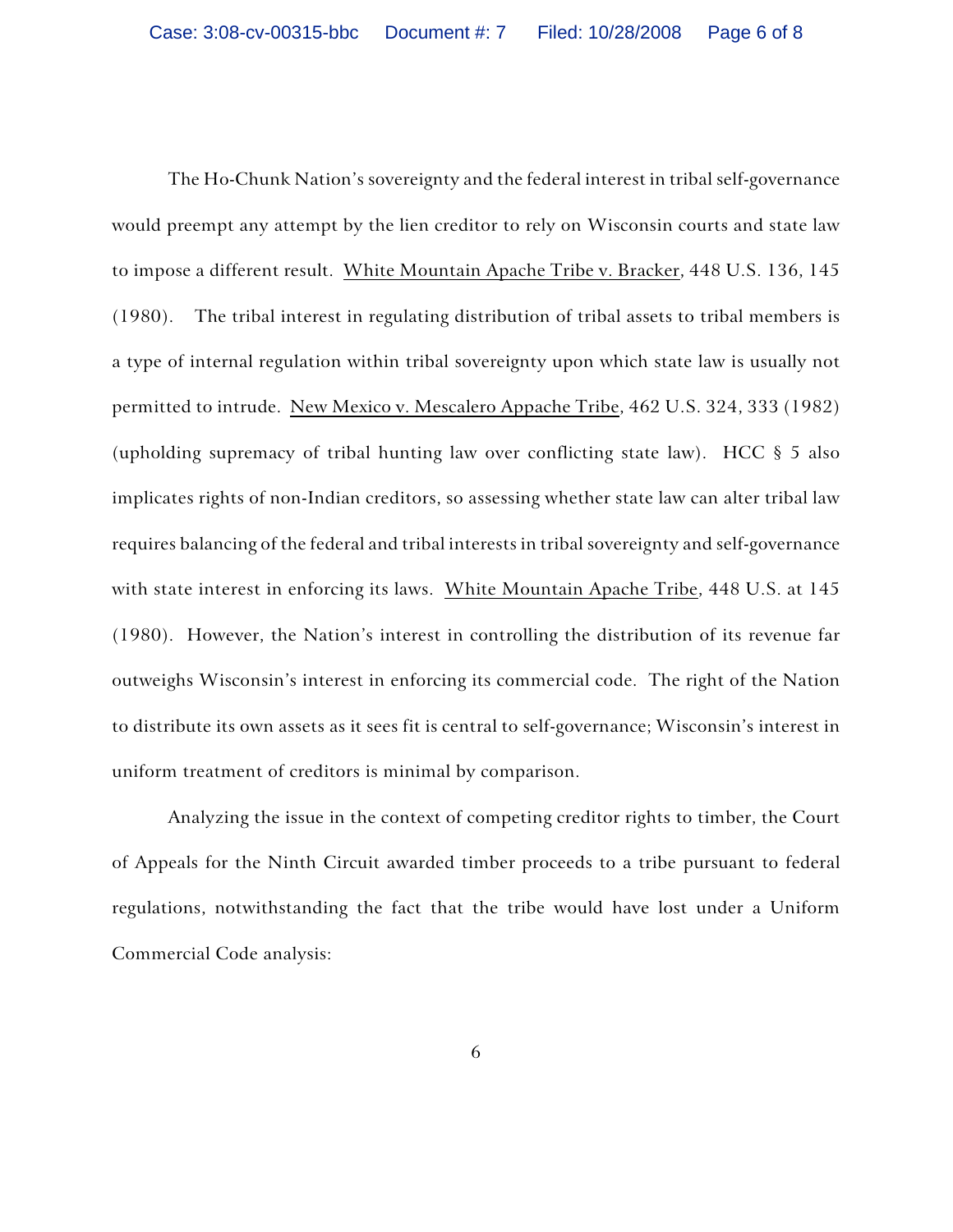In contrast, state interests are rather meager here. While the state presumably has an interest in seeing its law applied uniformly and in protecting good faith purchasers, that interest is diminished with respect to those dealing with Indian entities or in Indian country. It is too late in the day for someone in the bank's position to clam surprise that federal law, not state law, governs a transaction involving timber harvested on Indian land.

In re Blue Lake Forest6 Priducts, Inc., 30 F.3d 1138, 1142 (1994). Although this case involved tribal law rather than federal regulation, the reasoning applies with equal force. Any creditor taking a security interest or lien tribal per capita payments should reasonable anticipate that its rights may be affected by tribal law. The existence of different priority rules in this limited context does not impinge substantially on the state's interest in uniformity.

The result I reach is consistent with Airadigm, which rejected the state law perfection argument adopted by the bankruptcy court because conflicting federal law dictated a different outcome:

> But neither the UCC nor Wisconsin law decides the issue, as the federal statutory and regulatory law prevent a hypothetical lien creditor from obtaining a superior interest in an FCC license for purpose of the bankruptcy code. . . . [T]he license [] is a creature of federal law. Accordingly, federal law also defines the FCC's retained interest in that license. And as defined by federal law, the FCC does not have to perfect its interest in a spectrum license because federal law prevents another creditor from holding a superior interest.